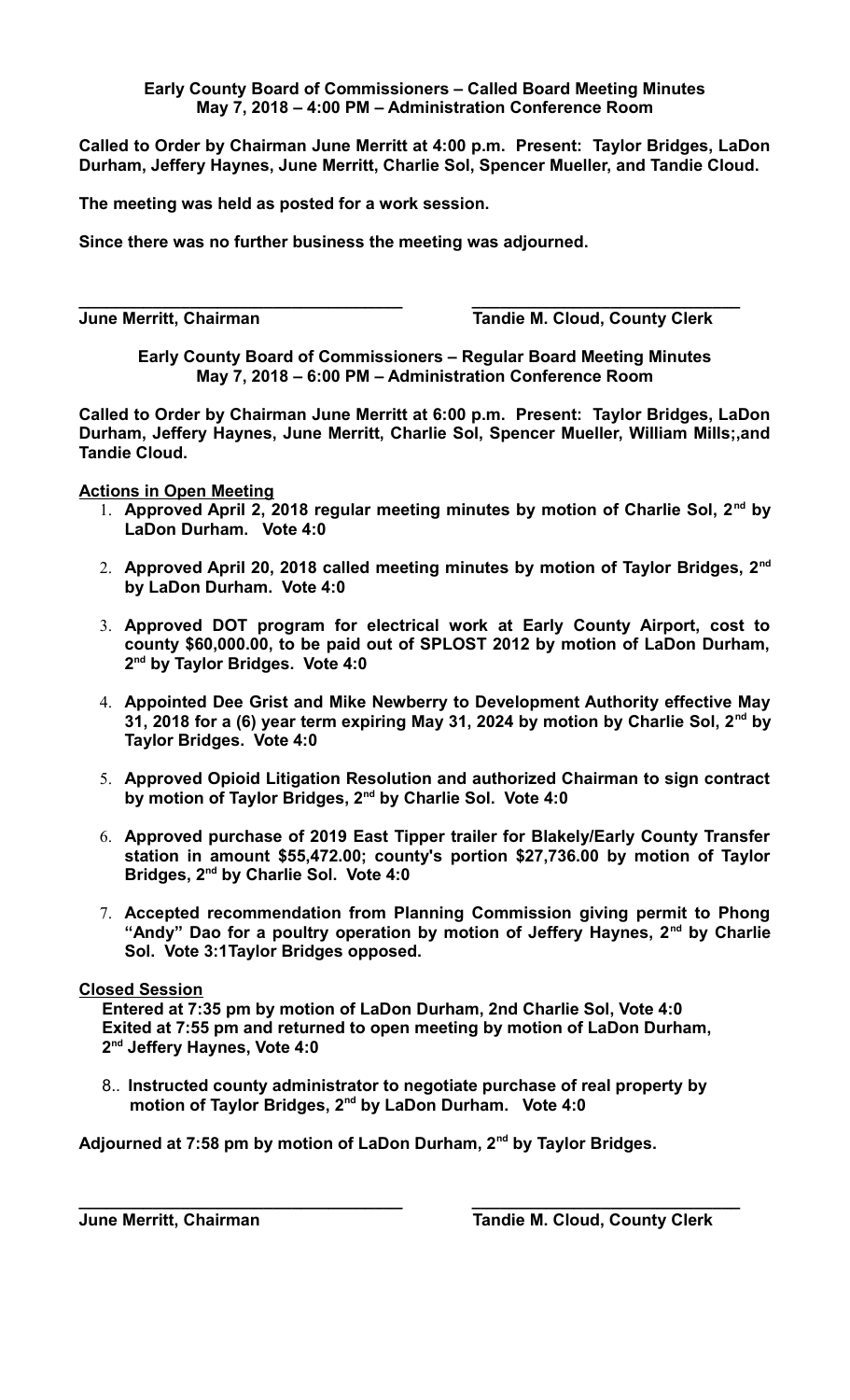## **Early County Board of Commissioners – Called Board Meeting Minutes May 14, 2018 – 5:00 PM – Administration Conference Room**

**Called to Order by Chairman June Merritt at 5:00 p.m. Present: Taylor Bridges, LaDon Durham, Jeffery Haynes, June Merritt, Charlie Sol, Spencer Mueller, and Tandie Cloud.** 

**The meeting was held as posted for a work session.**

**Actions in Open Meeting**

- **1. Approved salary increase for County Administrator, Spencer Mueller to \$70,000.00 plus COLA by motion of Charlie Sol, 2nd by Taylor Bridges. Vote 4:0**
- **2. Approved salary increase for Board of Elections Clerk, Julie Jarrett to \$11.12 per hour plus COLA by motion of Jeffery Haynes, 2nd by LaDon Durham. Vote 4:0**
- **3. Approved position change from Groundskeeper I to Public Buildings Supervisor for Chris Hardy with salary increase to \$26,000.00 plus COLA by motion of Taylor Bridges, 2nd by LaDon Durham. Vote 4:0**
- **4. Approved salary increase for Code Enforcement Officer, Phillip Law, (received Certification and handling County Website) to \$35,000.00 plus COLA by motion of Taylor Bridges, 2nd by LaDon Durham. Vote 4:0**
- **5. Approved \$1,000.00 for Senior Citizen Center in Arlington for Early County residents for FY 2019 by motion of Jeffery Haynes, 2nd by Charlie Sol. Vote 4:0**
- **6. Approved \$2,500.00 for Arlington Recreation Center for utilities expense by Early County residents using gym by motion of Jeffery Haynes, 2nds by LaDon Durham. Vote 4:0**
- **7. Approved \$2,500.00 increase to Blakely-Early County Recreation Department by motion of LaDon Durham, 2nd by Jeffery Haynes. Vote 4:0**

**Closed Session**

**Entered at 6:50 p.m. by motion of LaDon Durham, 2nd by Taylor Bridges. Vote 4:0 Motion to return to Open Meeting with authorization for chairman to sign** *Executiv***e** *Session Affidavit* **by LaDon Durham, 2nd by Charlie Sol. Vote 4:0**

- **8. No action taken as result of Executive Session.**
- **9. Motion to adjourn by LaDon Durham, 2nd by Charlie Sol. Vote 4:0**

**\_\_\_\_\_\_\_\_\_\_\_\_\_\_\_\_\_\_\_\_\_\_\_\_\_\_\_\_\_\_\_\_\_\_\_ \_\_\_\_\_\_\_\_\_\_\_\_\_\_\_\_\_\_\_\_\_\_\_\_\_\_\_\_\_ June Merritt, Chairman Tandie M. Cloud, County Clerk**